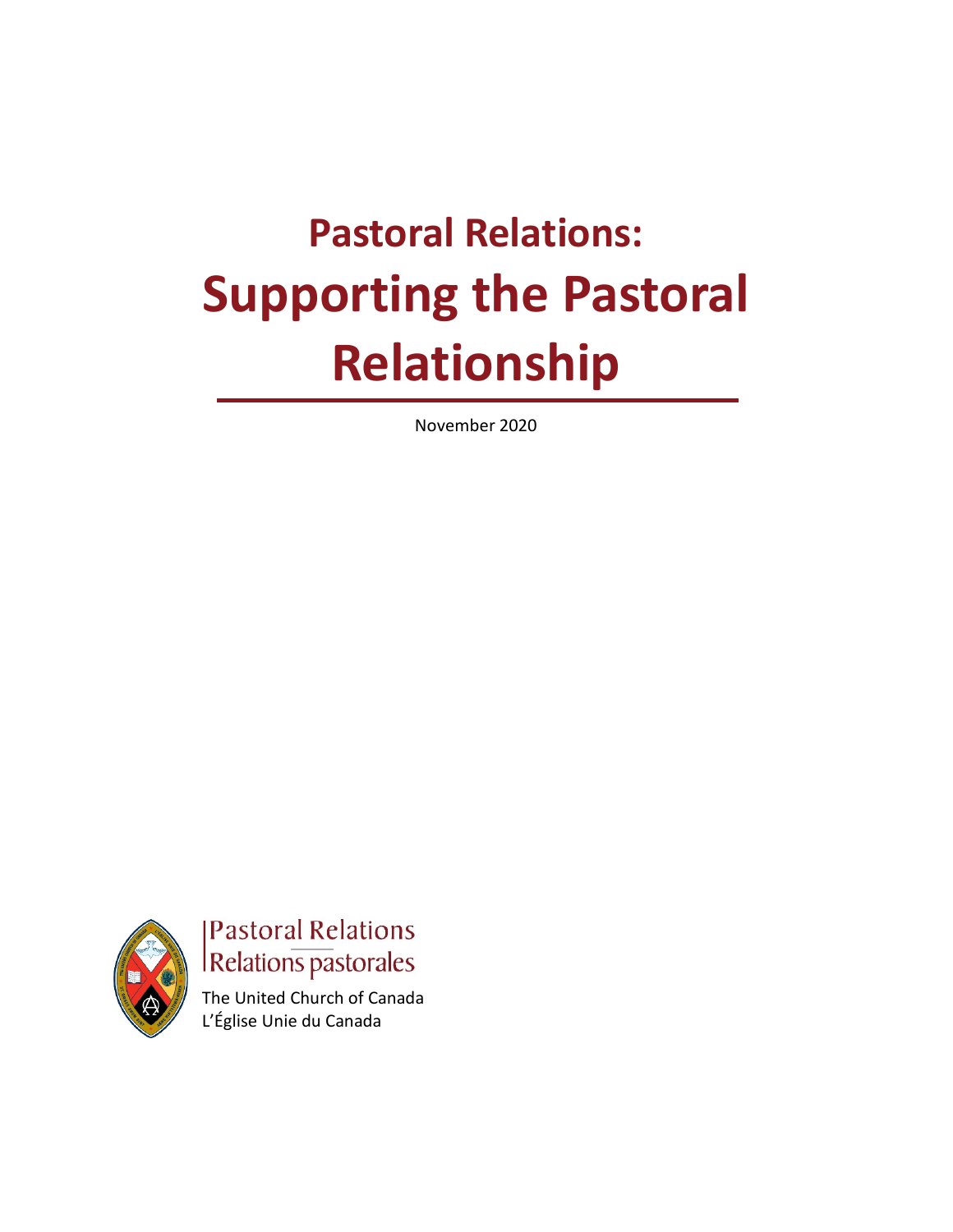Pastoral Relations: Supporting the Pastoral Relationship (November 2020)



Copyright © 2020 The United Church of Canada L'Église Unie du Canada



NC ND The content of this resource is licensed under the Creative Commons Attribution Non-commercial No Derivatives (by-nc-nd) Licence. To view a copy of this licence, visit [http://creativecommons.org/licenses/by-nc-nd/2.5/ca.](http://creativecommons.org/licenses/by-nc-nd/2.5/ca) Any copy must include the United Church copyright notice and the Creative Commons licence.

Care has been taken to trace ownership of copyright material contained in this text. The publisher will gratefully accept any information that will enable it to rectify any reference or credit in subsequent printings.

The United Church of Canada L'Église Unie du Canada 3250 Bloor St. West, Suite 200 Toronto, ON Canada M8X 2Y4 1-800-268-3781 [www.united-church.ca](https://www.united-church.ca/)

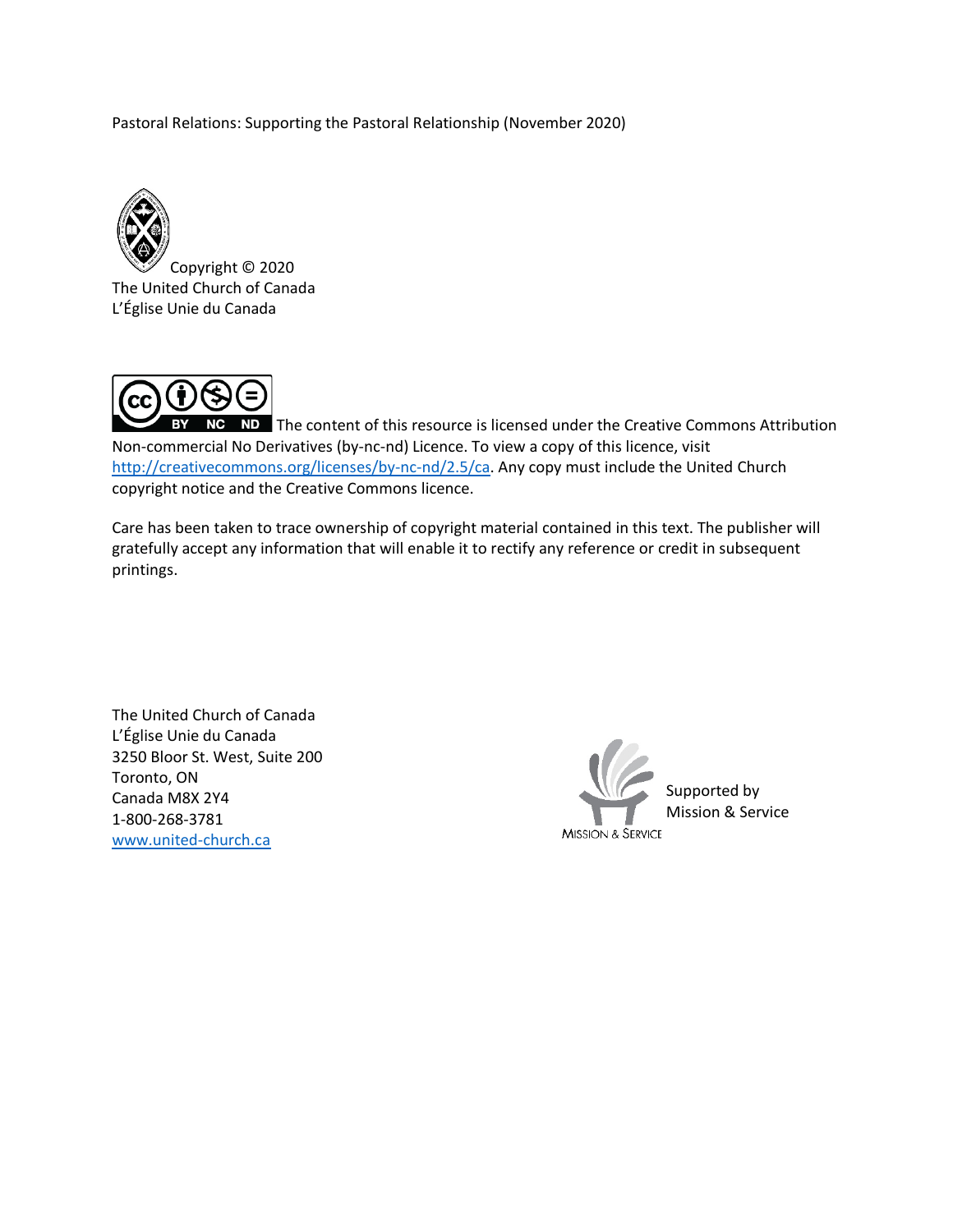# **Contents**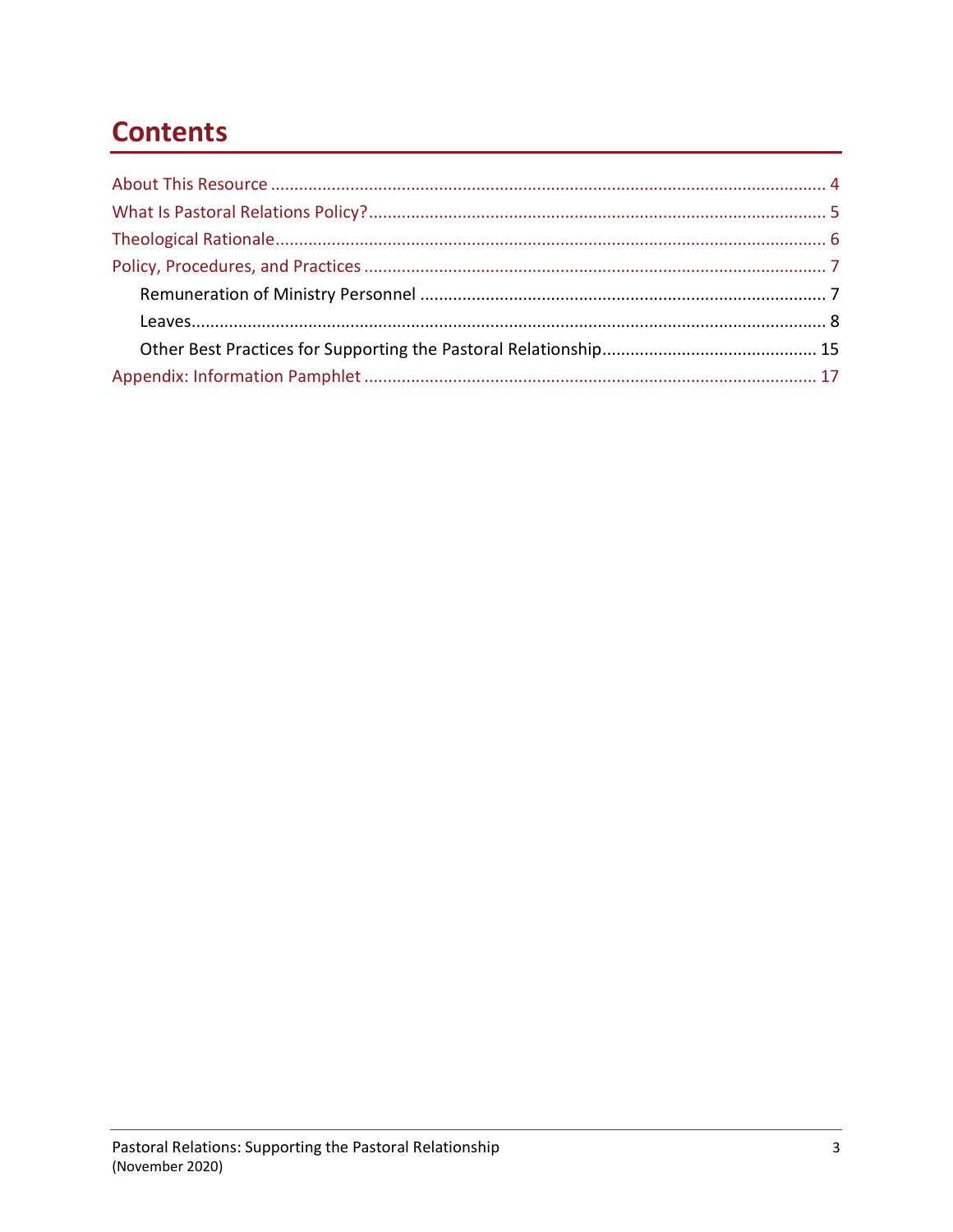# <span id="page-3-0"></span>**About This Resource**

This resource expands on the policy found under section I. Pastoral Relations in *The Manual*. This resource is for ministry personnel and communities of faith once a pastoral relationship has been formed.

This resource contains

- policy and procedures that must be followed
- best practices that provide information, guidance, and advice on the recommended ways to live out mandatory policies and procedures, which you are encouraged (but not required) to follow

This resource is one in a series to guide the church in the area of pastoral relations. Other resources in this series are as follows:

- *Pastoral Relations: Policy for a Community of Faith*
- *Pastoral Relations: Guidelines for a Community of Faith Profile*
- *Pastoral Relations: Ministry Personnel*
- *Pastoral Relations: Guidelines for Search and Selection*
- *Pastoral Relations: Regional Council Liaisons*

As of January 2019, these resources, available on the [Handbooks](https://www.united-church.ca/handbooks) page of The United Church of Canada website, replace *Pastoral Relations: Engaging and Supporting* (March 2015).

For more information about pastoral relations, including whom to contact, please visit the [Pastoral Relations](https://www.united-church.ca/leadership/supporting-ministry/pastoral-relations) page of the United Church website.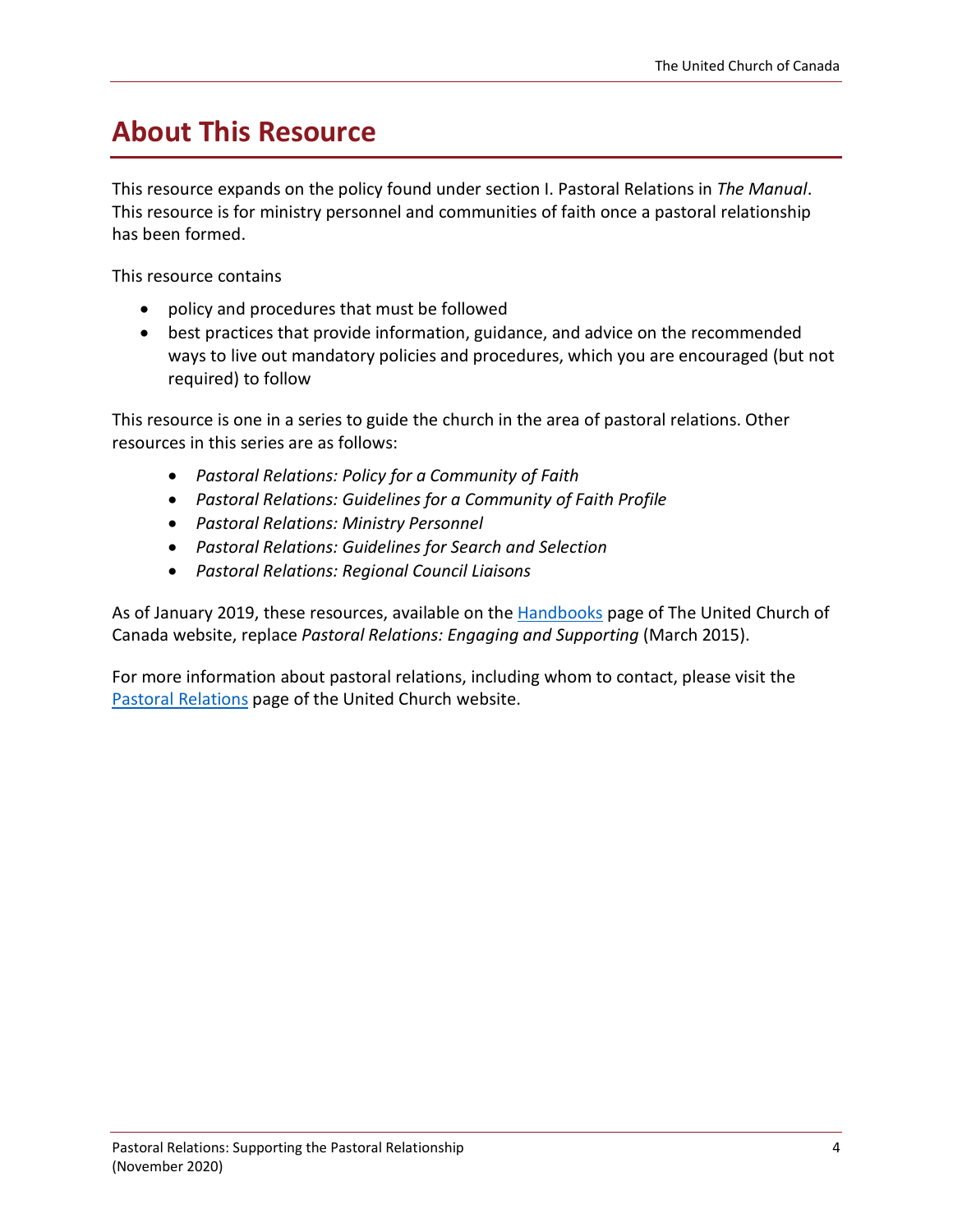# <span id="page-4-0"></span>**What Is Pastoral Relations Policy?**

Ordered ministers and designated lay ministers while in paid accountable ministry positions are office holders within The United Church of Canada. While there may be elements similar to employment, the essential nature of the relationship is a covenant. —Statement on Ministry in The United Church of Canada (2012)

The special status of ministry personnel requires the church to write policy that governs the paid accountable ministry relationship between ministry personnel and communities of faith. The policy that governs this relationship is pastoral relations policy.

Pastoral relations policy governs search, selection, calls, and appointments between ministry personnel and communities of faith within The United Church of Canada. Pastoral relations policy is set by the General Council and implemented cooperatively by communities of faith and regional councils.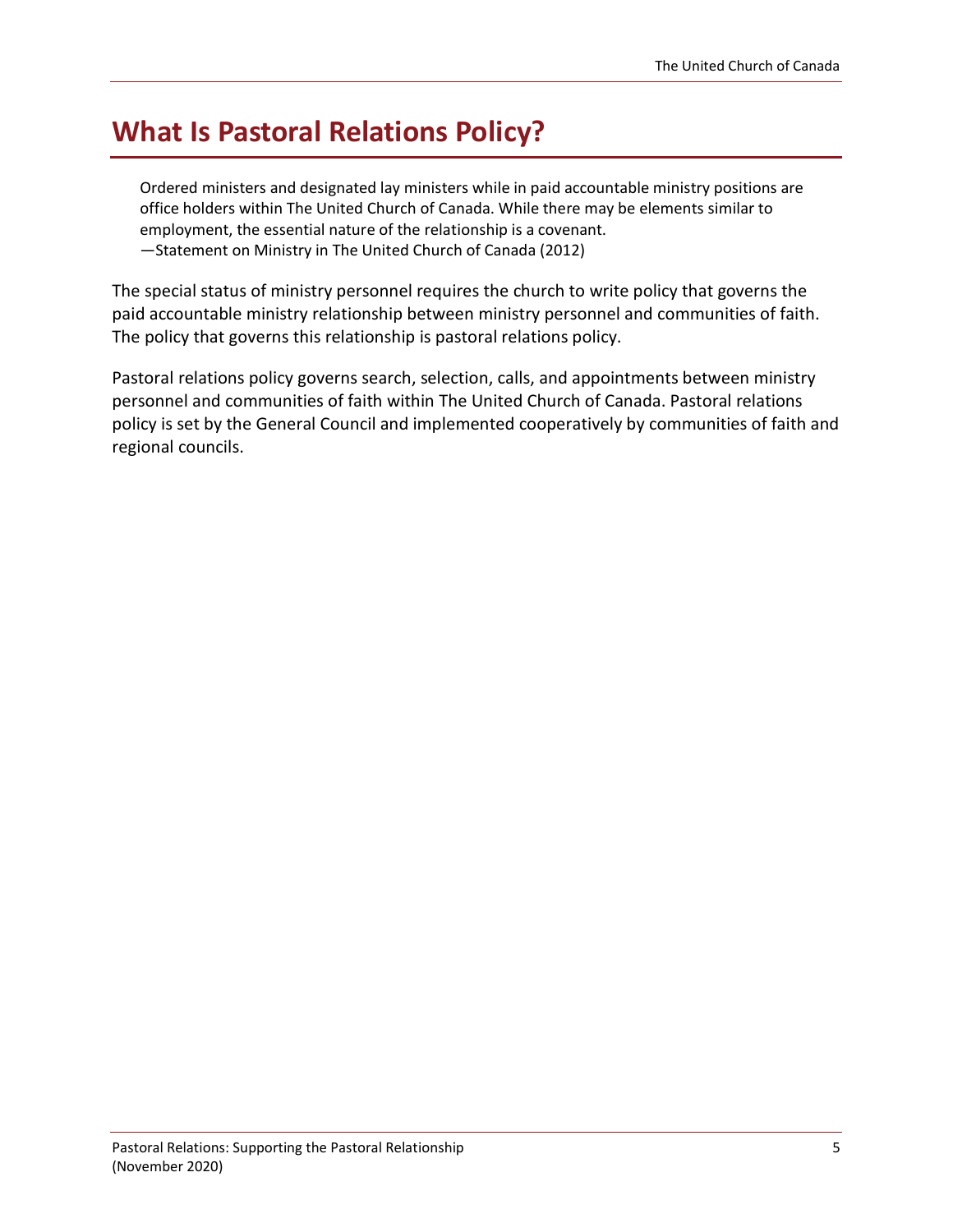## <span id="page-5-0"></span>**Theological Rationale**

We are each given particular gifts of the Spirit. For the sake of the world, God calls all followers of Jesus to Christian ministry. In the church, some are called to specific ministries of leadership, both lay and ordered; some witness to the good news; some uphold the art of worship; some comfort the grieving and guide the wandering; some build up the community of wisdom; some stand with the oppressed and work for justice. To embody God's love in the world, the work of the church requires the ministry and discipleship of all believers —A Song of Faith: A Statement of Faith of The United Church of Canada (2006) A community of faith, like any community, changes. When a minister comes into a community of faith a covenant is made; a promise to walk together as God's people, deepening our commitment to Jesus Christ

and growing closer to God.

God's covenant with us never changes,

but our covenants with one another do change.

—Adapted from the *Book of Worship*, United Church of Christ © 1986, United Church of Christ Office for Church Life and Leadership, New York, New York. All rights reserved. Used by permission.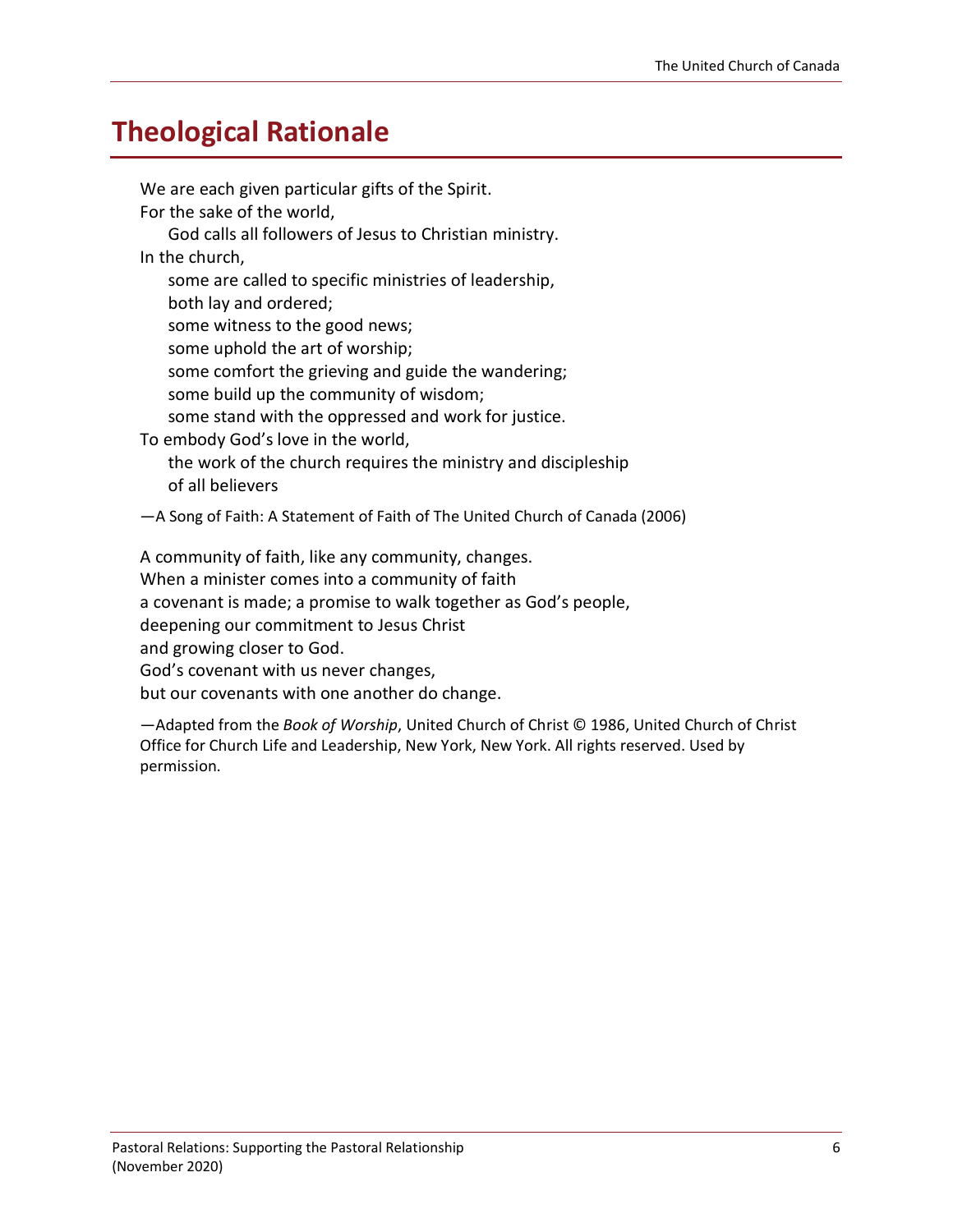# <span id="page-6-0"></span>**Policy, Procedures, and Practices**

The policy sections below outline elements that must be followed. However, they do not provide a lot of guidance on how the mandatory pieces of the process must be done. The sections on best practices provide assistance and guidance on how the mandatory requirements of the policies and procedures can be met.

### <span id="page-6-1"></span>**Remuneration of Ministry Personnel**

The policies and procedures about the remuneration for ministry personnel may be found under Pastoral Relations in section I.2.1 of *The Manual*. This resource includes additional pastoral relations policies and procedures about manses that must be followed.

For more information on remuneration for ministry personnel, please see the following resources:

- *Financial Handbook for Congregations*
- *Minimum Salary and Allowances Schedule for Ministry Personnel* (revised annually)

#### **Manse**

There are some policies about the manse in *The Manual*, including the provision in the Basis of Union of the right of occupancy of the manse by ministry personnel serving in the pastoral charge (Basis of Union, 10.4.2). Also, if ministry personnel are in a part-time call or appointment, they receive full-time occupancy of the manse (*The Manual* I.2.1.4).

### **Additional policies**

- 1. The manse must include basic appliances, fire extinguishers, smoke detectors, drapes, and rugs.
- 2. The manse must be unfurnished, unless exceptional circumstances require a furnished house. The regional council is responsible for designating the manse as furnished.
- 3. A furnished manse may become unfurnished at the convenience of the ministry personnel and pastoral charge. The regional council must be notified.
- 4. The ministry personnel must take reasonable care of the manse.
- 5. The normal heating cost paid by ministry personnel has increased to \$800 per year, with the pastoral charge responsible for any heating costs above this.
- 6. The normal heating cost amount will generally be based on the cost to heat a twostorey detached home (approximately 2,000 square feet) that is 40-50 years old and has a mid-efficiency gas furnace.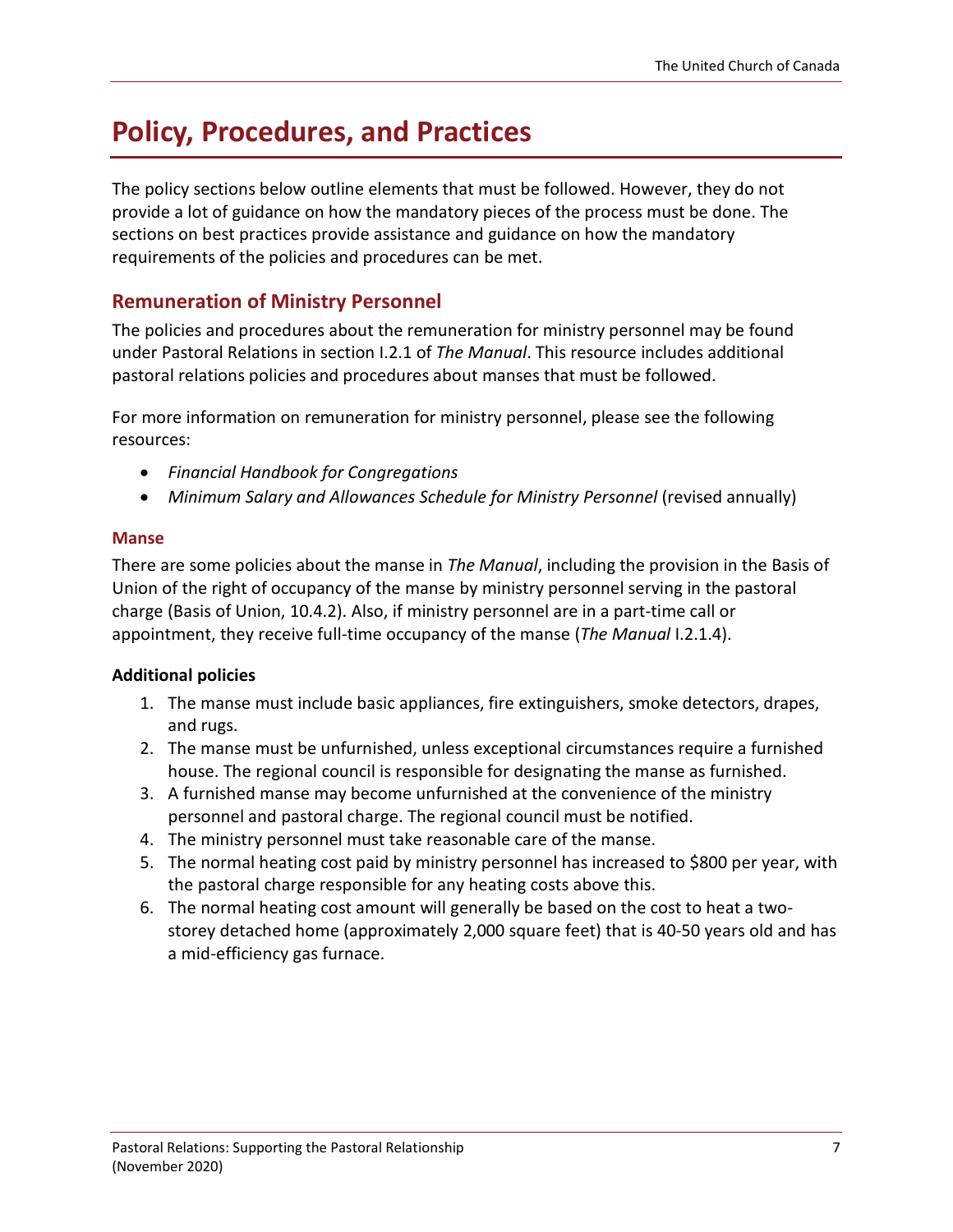#### <span id="page-7-0"></span>**Leaves**

Ministry personnel are to arrange all leaves with the Ministry and Personnel Committee of the community of faith and the regional council. For bereavement leave, compassionate leave, study leave, and other leaves of absence, there are no additional policies or procedures beyond those in *The Manual* at section I.2.3.

#### **Medical Leave**

The Restorative Care Plan is for ministry personnel (and lay employees) who require a shortterm medical leave from their positions. Ministry personnel can access the Restorative Care Plan by contacting regional council staff. For details, see the [Restorative Care Plan Roadmap](https://www.uccan-benefitscentre.ca/document-library/) at The United Church of Canada Benefits Centre (see the Benefits Administration section of the Document Library).

#### **Maternity Leave**

Maternity leave benefits are available to ministry personnel in communities of faith operated by the United Church. The United Church of Canada is committed to supporting its ministry personnel in their work and family life. The church recognizes the unique circumstances related to pregnancy and provides leave for expectant mothers.

#### **Policy**

- 1. Ministry personnel must inform in writing the community of faith they are serving of their request for maternity leave at least four weeks in advance of the date of their leave, unless there is a valid reason why such notice cannot be given. Upon receipt of a written request, maternity leave without pay commencing before, on, or after the birth of their child will be granted. The period of the maternity leave will be subject to the maximums set out by the applicable government insurance plans (i.e., Canadian Employment Insurance Plan, Quebec Parental Insurance Plan).
- 2. The community of faith may require the ministry personnel to provide a medical certificate certifying the ministry personnel's pregnancy.
- 3. If the ministry personnel have not yet begun maternity leave and their newborn child is hospitalized, or if the ministry personnel have begun maternity leave and then return to work while their newborn child is hospitalized, the maternity leave can be extended, at the request of the ministry personnel, for every week the child is in the hospital, for up to 52 weeks following the week of the child's birth.
- 4. Maternity leave granted under this policy shall be counted as "service" for purposes of salary and benefits calculations.
- 5. The ministry personnel may elect to continue pension contributions and group insurance plans during the period of the maternity leave. If they elect to continue, the community of faith will pay its share of the benefits contributions during the period of the maternity leave. If the ministry personnel choose to suspend making these contributions, coverage will be suspended until the ministry personnel returns to work and contributions recommence.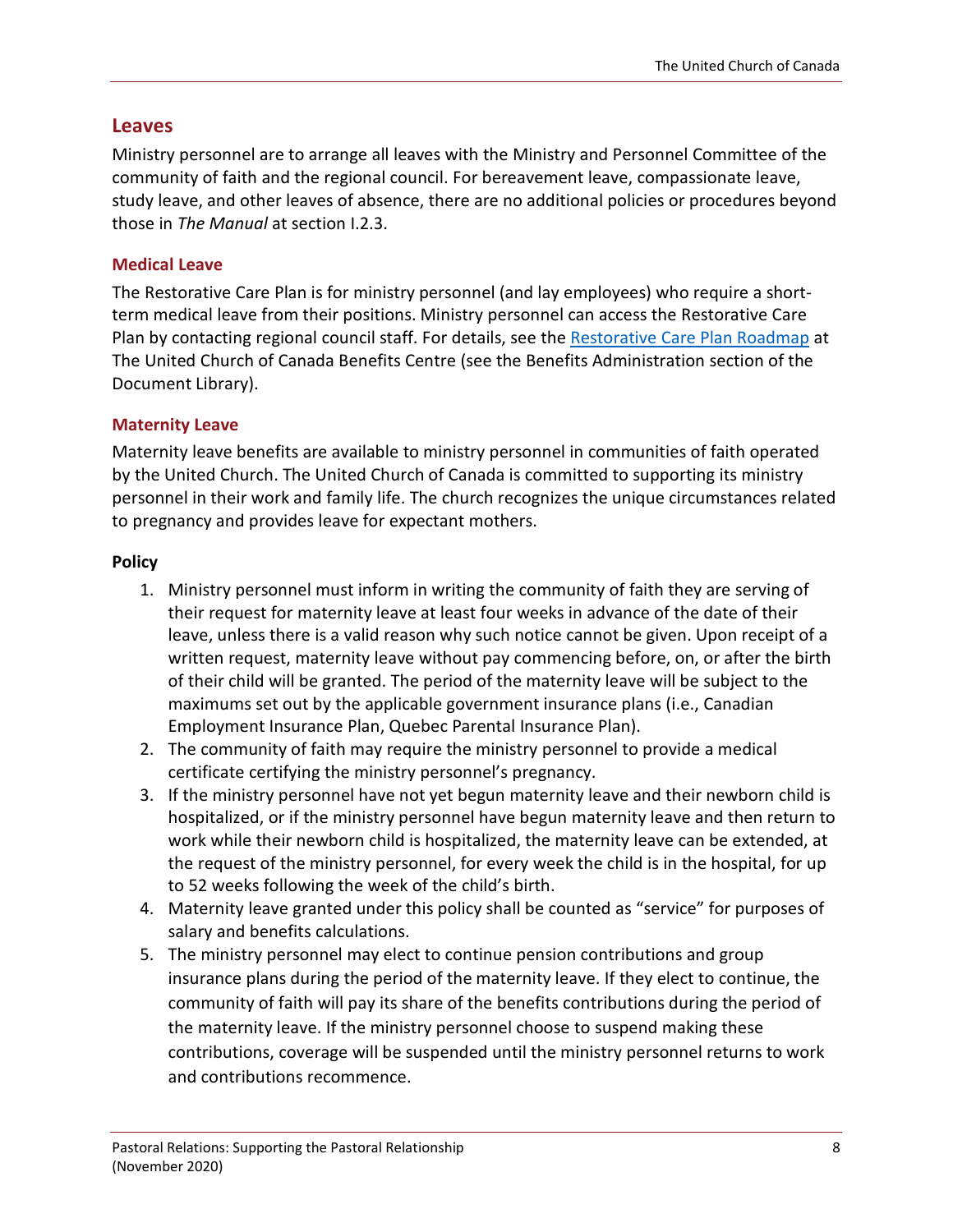- 6. For ministry personnel whose appointment has a fixed end date, the maternity leave will end on the date the ministry personnel's appointment is completed, if the end date is prior to the conclusion of the period set out by the applicable government insurance plan.
- 7. Expectant mothers are entitled to time off with pay to attend prenatal checkups.
- 8. The ministry personnel shall provide a minimum of four weeks' notice in writing to the community of faith before their return to work.

#### **Policy for Partner's Leave**

Any ministry personnel whose spouse or common-law partner has given birth to a child is entitled to five days of special leave with pay and benefits for needs directly related to the birth of the child. This leave is normally taken within the first week of the child's birth. This provision does not apply to blended families where the child is the biological or adoptive offspring of one of the partners of the new union.

#### **Procedures: Maternity Leave Top-Up Payments**

Ministry personnel on maternity leave will receive top-up payments, payable by the community of faith on a monthly basis while ministry personnel are on maternity leave, provided that the community of faith is presented with proof that the ministry personnel are in receipt of maternity benefits under a government insurance plan. These top-up payments will be provided regardless of the choices that are made in connection to receiving benefits from a government insurance plan.

The top-up payment will consist of the following:

- a) income continuation of 95 percent of their weekly salary, if they are subject to a qualifying period of one week before receiving government insurance plan benefits;
- b) a payment of 40 percent of their weekly salary for a period of 15 weeks; and
- c) an income supplement in the form of an automobile allowance, calculated at 40 percent of the monthly average of the last six months of travel reimbursement paid to the ministry personnel, immediately preceding the commencement of the maternity leave. This allowance is paid monthly to the ministry personnel on maternity leave.

The community of faith will continue to provide the ministry personnel with basic telephone service during the period of maternity leave.

#### **Best Practices**

Sometimes ministry personnel and community of faith treasurers find maternity leave top-up payment details confusing. A helpful online tool for calculating them can be found on the [Budgeting Tools for Treasurers](https://www.united-church.ca/leadership/church-administration/budgeting-tools-treasurers) page.

Ministry personnel residing in a manse retain their right of occupancy of the manse during their maternity leave.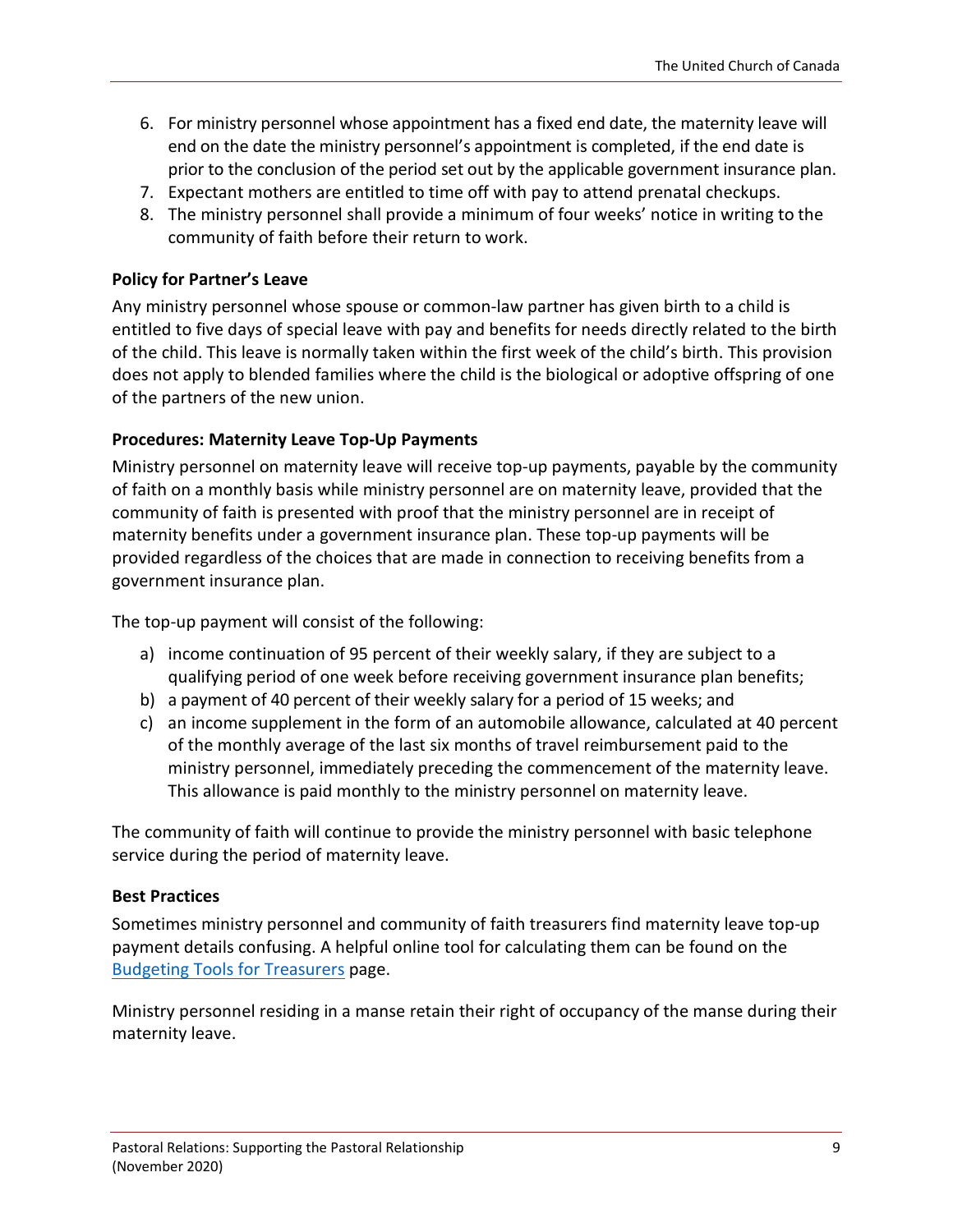#### **Parental Leave**

Parental leave benefits are available to ministry personnel in a community of faith operated by the United Church. The United Church of Canada is committed to supporting its ministry personnel in their work and family life. The church recognizes the unique circumstances related to new parenthood and provides leave for new parents.

For the purposes of this policy, the definition of "child" is a person who has not yet reached the age of majority in the province/territory in which the ministry personnel resides.

#### **Policy**

- 1. Parental leave benefits are available to biological and adoptive parents while caring for a newborn or newly adopted child. Parental leave benefits for biological parents are payable from the date of the child's birth and for adoptive parents from the date of the child's placement in the home.
- 2. The ministry personnel shall inform the community of faith in writing of their request for parental leave at least four weeks in advance of the date of the commencement of the leave, unless there is a valid reason why such notice cannot be given.
- 3. The ministry personnel will be granted parental leave without pay for a single period according to the applicable government insurance plan limits. The period of parental leave is to be taken within the 52-week period beginning on the date the child is born or on the date the child comes into the care of the ministry personnel.
- 4. At the request of the ministry personnel, parental leave can be taken in two periods of consecutive weeks. Also, at the request of the ministry personnel, the commencement of parental leave may be deferred from the originally scheduled commencement date.
- 5. The ministry personnel may be required to submit to the community of faith a certificate of the birth of the newborn child or proof of receiving custody of the adoptive child prior to the commencement of parental leave.
- 6. If the child of the ministry personnel is hospitalized within the period of parental leave defined above and the ministry personnel have either not yet proceeded on parental leave or have begun parental leave and then have returned to work, the period of parental leave specified in the original leave request may be extended. This extension will be equal to that portion of the period of the child's hospitalization during which the ministry personnel were not on parental leave and will end not later than 104 weeks after the day on which the infant child was born or on which the child came into the ministry personnel's care.
- 7. Parental leave granted under this policy is counted as "service" for purposes of salary and benefits calculations.
- 8. The ministry personnel may elect to continue pension contributions and group insurance plans during the period of the parental leave. If the ministry personnel elect to continue, the ministry personnel and the community of faith will each pay their shares of the benefits contributions during the period of the parental leave. If the ministry personnel choose to suspend making these contributions, coverage will be suspended until the ministry personnel return to work.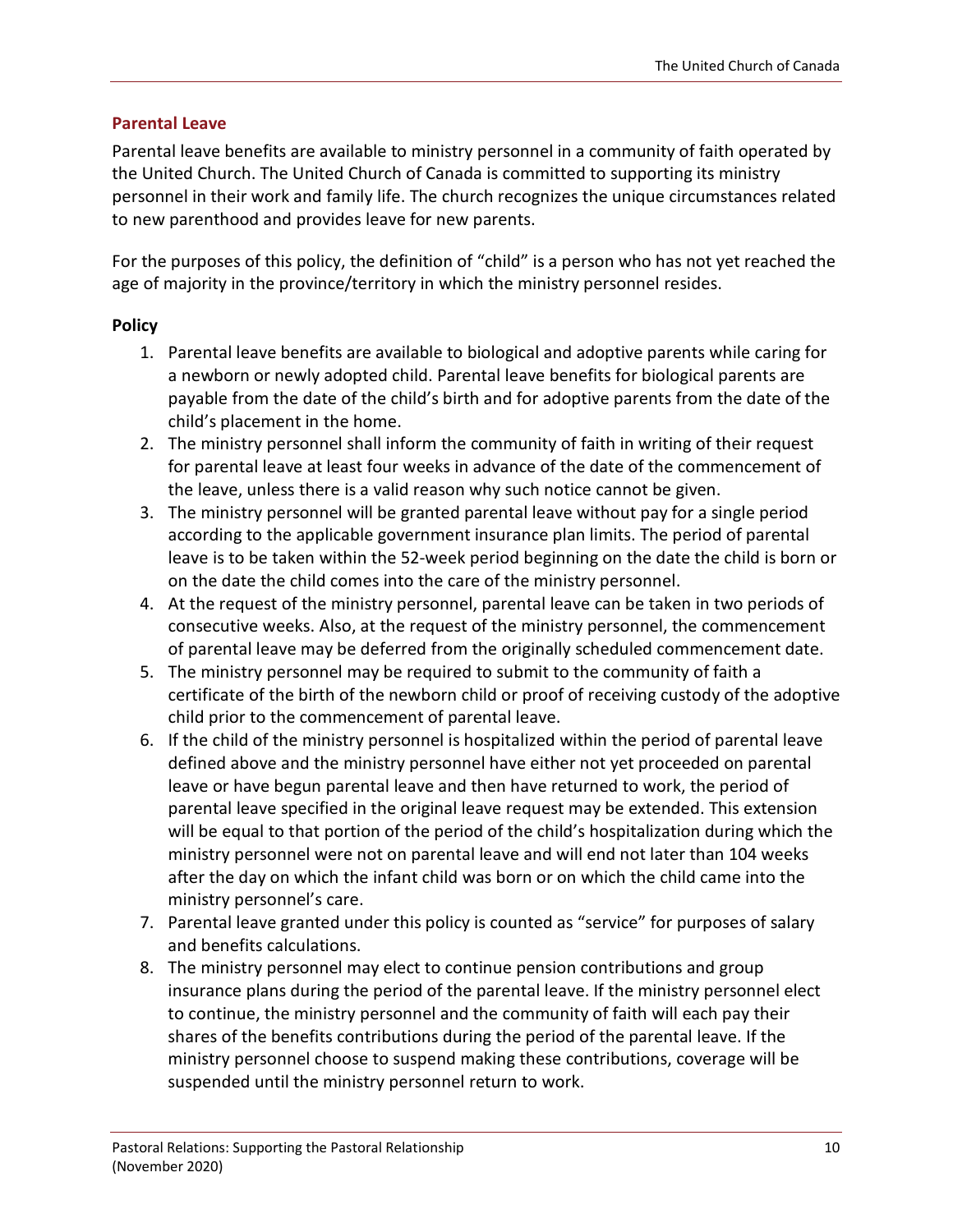- 9. For ministry personnel whose appointment has a fixed end date, the parental leave will end on the date the ministry personnel's appointment is completed, if the end date is prior to the conclusion of the period set out by the applicable government insurance plan.
- 10. If both parents are ministry personnel within The United Church of Canada, both parents may take a period of parental leave provided that the total period of the leave taken by both parents does not exceed the maximum leave period provided under the applicable government insurance plan.
- 11. The ministry personnel shall provide a minimum of four weeks' notice in writing to the community of faith before their return to work.
- 12. This policy does not apply to newly blended families where the child is the biological or adoptive child of one of the partners of the new union.

### **Policy for Partner's Leave**

Any ministry personnel who is the spouse or common-law partner of a person on parental leave is entitled to five days of special leave with full pay and benefits for needs directly related to the adoption of a child. This leave is normally taken within the first week of the child's placement in the home. This provision does not apply to blended families where the child is the biological or adoptive child of one of the partners of the new union.

### **Procedures: Parental Leave Top-Up Payments**

Ministry personnel on parental leave will receive top-up payments, payable by the community of faith on a monthly basis, for a portion of the leave period while the ministry personnel is on parental leave, provided that the community of faith is presented with proof that the ministry personnel is in receipt of parental benefits under a government insurance plan. These top-up payments will be provided regardless of the choices that are made in connection to receiving benefits from a government insurance plan.

The top-up payment will consist of the following:

- a) income continuation of 95 percent of the ministry personnel's weekly salary, if the ministry personnel is subject to a qualifying period of one week before receiving government insurance plan benefits;
- b) a payment of 40 percent of their weekly salary for a period of 9 weeks (10 weeks, if no qualifying period is required) from the commencement of the parental leave; and
- c) an income supplement in the form of an automobile allowance, calculated at 40 percent of the monthly average of the last six months of travel reimbursement paid to the ministry personnel immediately preceding the commencement of the parental leave or, where applicable, the ministry personnel's immediately preceding maternity leave. This allowance is paid monthly to the ministry personnel on parental leave while the ministry personnel is receiving payments under paragraphs a) or b) above.

The community of faith will continue to provide the ministry personnel with basic telephone service during the period of parental leave.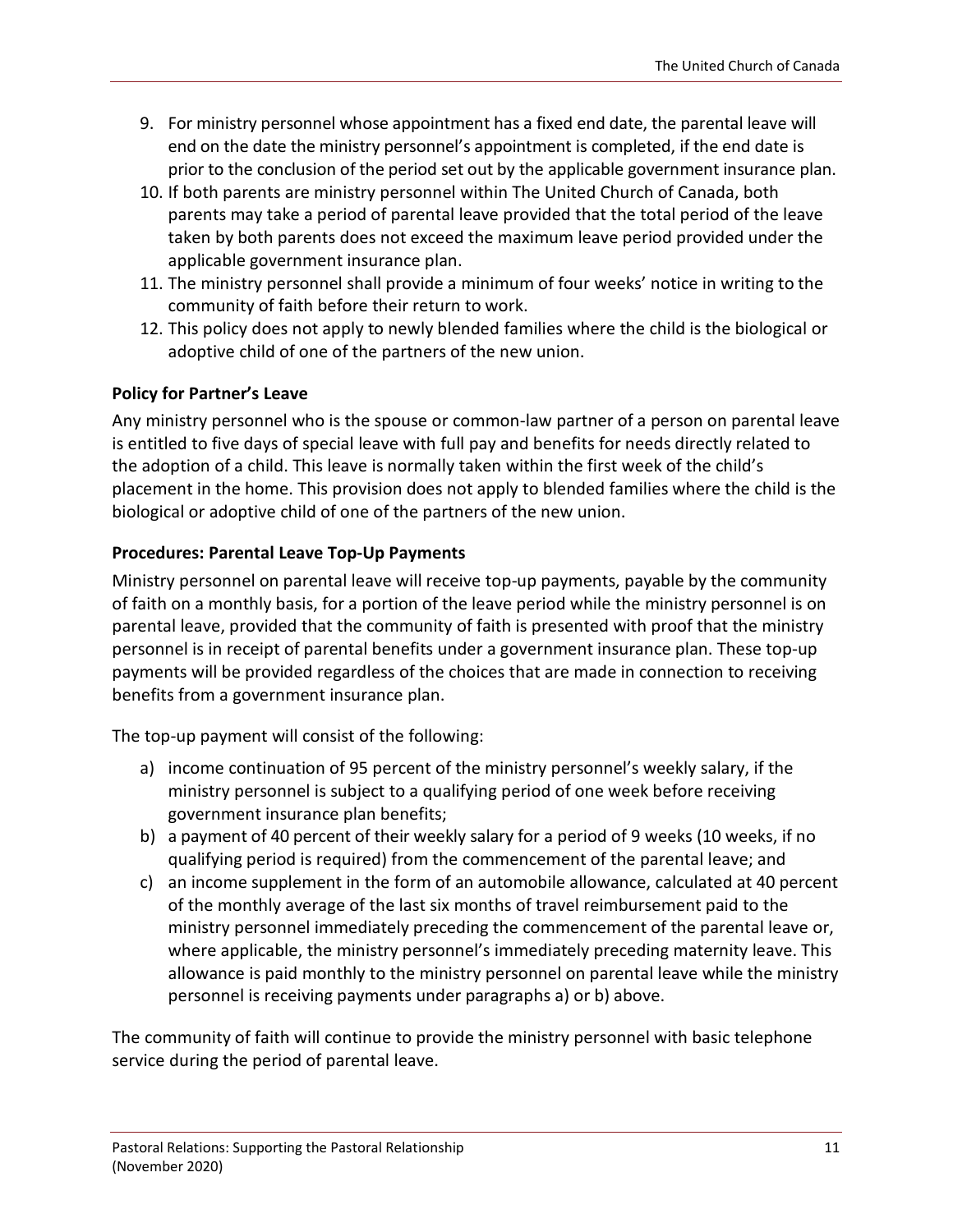#### **Best Practices**

Sometimes ministry personnel and community of faith treasurers find parental leave top-up payment details confusing. A helpful online tool for calculating them can be found on the [Budgeting Tools for Treasurers](https://www.united-church.ca/leadership/church-administration/budgeting-tools-treasurers) page.

Ministry personnel residing in a manse retain their right of occupancy of the manse during their parental leave.

#### **Sabbatical Leave**

The essence of sabbatical is rooted in the biblical practice of the Sabbath day described in the creation story. Jesus kept this practice when he took time in his ministry for renewal. He often went away to pray and reflect in silence and meditation "on mountain tops and by lakesides." The daily practice of ministry may involve the pressure of many tasks compressed into too few hours, leaving little opportunity for reflective, prayerful time. In the context of ministry, sabbatical time is for learning through reflection, revitalization, and recreation. It is, therefore, personal and individual in nature. It may include study, spiritual retreat, and rest and will probably be a blend of all of these.

When ministry personnel take a sabbatical, communities of faith benefit from the opportunity to reflect on their mission and ministry and experience different gifts of lay leadership. The sabbatical offers the community of faith a minister who returns with new energy and clarity about the tasks at hand.

#### **Policy**

- 1. The United Church of Canada policy stipulates that every pastoral charge provide a paid sabbatical of at least three months to members of the order of ministry and recognized designated lay ministers of The United Church of Canada who have completed at least five years of service in one call or appointment.
- 2. Provision for a sabbatical is to be included in the terms of the call or appointment.
- 3. The sabbatical is in addition to the minister's vacation time and regular study leave for the year in which the sabbatical is taken.
- 4. Sabbatical leave may be taken in conjunction with the vacation time, continuing education, or additional unpaid leave of absence.
- 5. Ministry personnel must submit notice of their intent to take a sabbatical to the Ministry and Personnel Committee of the pastoral charge at least 12 months before the projected start of the sabbatical.
- 6. The timing of the sabbatical must be developed in consultation with the Ministry and Personnel Committee and approved by the governing body of the pastoral charge.
- 7. The regional council must be notified by the pastoral charge of the ministry personnel's intent to take sabbatical time no later than six months before the start of the sabbatical.
- 8. The Office of Vocation is also notified by the ministry personnel of their intent to take sabbatical time no later than six months before the start of the sabbatical.
- 9. The regional council will determine whether a pastoral charge supervisor should be appointed during the period of the sabbatical leave.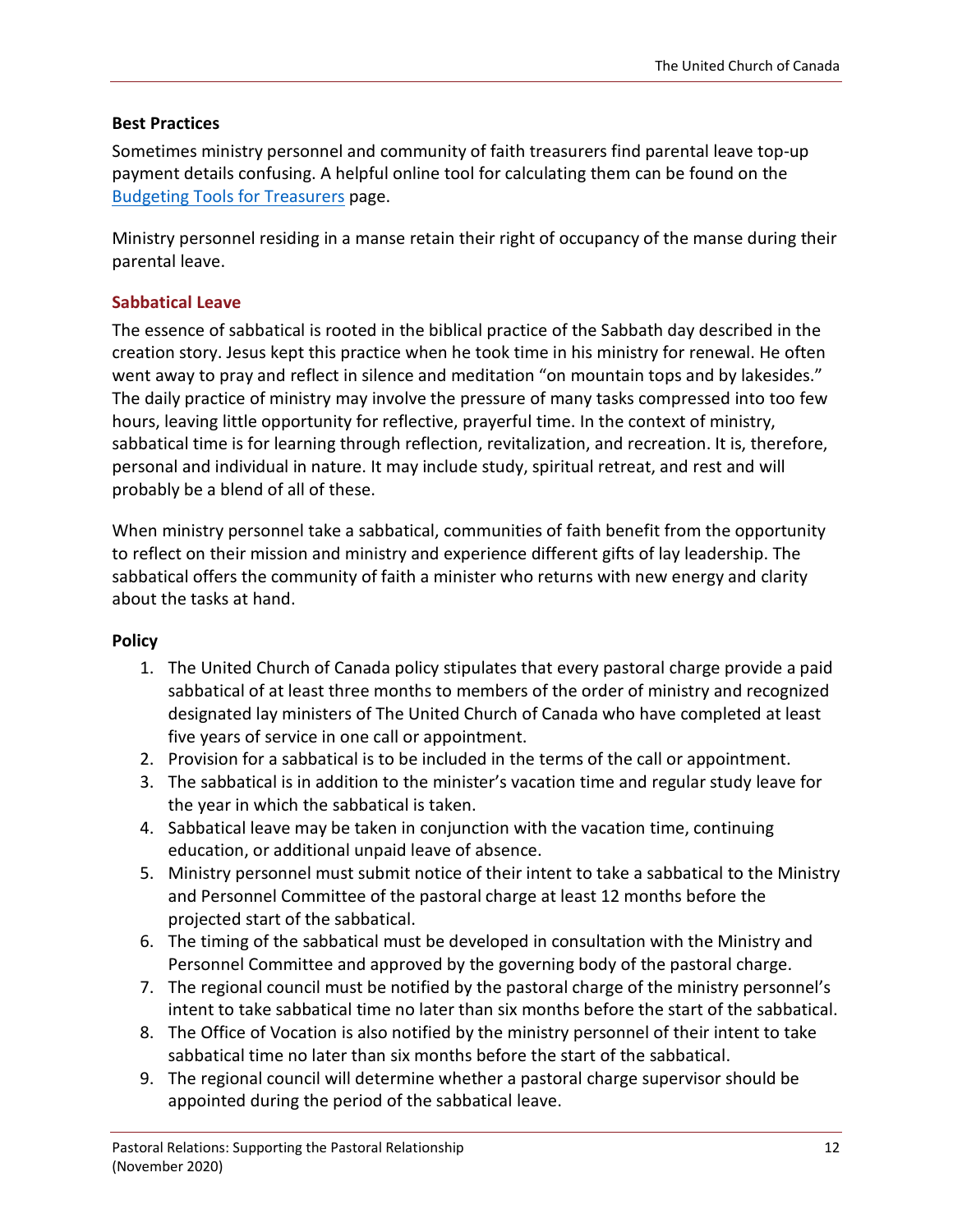- 10. Ministry personnel must submit a detailed proposal to the Ministry and Personnel Committee at least three months before the start of the sabbatical. This proposal should outline the ministry personnel's plans during the period of renewal, including the nature of the study or experience being proposed and the goals of the sabbatical, which must be related to the practice of ministry. While a plan is essential, the sabbatical should not be so tightly structured that the Spirit has no freedom to lead and reveal. This plan must be approved by the Ministry and Personnel Committee and reported to the governing body for information.
- 11. After the sabbatical, the ministry personnel must provide brief written and/or oral reports to the Ministry and Personnel Committee and to the governing body.
- 12. Ministry personnel taking a sabbatical and the pastoral charge are expected to continue their pastoral relationship for at least one year following the conclusion of the sabbatical.
- 13. During the sabbatical time, the pastoral charge pays the ministry personnel's regular salary (or provides the use of a manse) and makes the regular payments to The United Church of Canada for health and pension plans, the Employee Assistance Program, and Canada Pension Plan and Employment Insurance, as of the day before the start of the sabbatical.
- 14. Ministry personnel working less than 40 hours per week are entitled to all of the terms of the three-month sabbatical policy. During the sabbatical time, the pastoral charge pays the ministry personnel, who is working less than 40 hours, their salary and makes the regular payments to The United Church of Canada for health and pension plans, the Employee Assistance Program, and Canada Pension Plan and Employment Insurance, as of the day before the start of the sabbatical.
- 15. In those cases where the ministry personnel normally receive travel expense reimbursement for the use of a vehicle on church business, while on sabbatical they receive an income supplement of 40 percent of the average monthly travel claim based on the six months before the sabbatical. It is to be paid monthly and declared by the pastoral charge as taxable income.

Support may be available to your congregation for visiting ministry personnel during a sabbatical leave. Search "sabbatical fund" at [www.united-church.ca](https://www.united-church.ca/) for details and an application form.

### **Best Practices for a Sabbatical Leave:**

Because the provision for a sabbatical is included in the terms of the call or appointment, communities of faith can begin planning for a sabbatical at the beginning of a pastoral relationship. Some pastoral charges find it helpful to budget annually for the sabbatical, so that when the sabbatical begins after the fifth year of the pastoral relationship, the pastoral charge has some money saved to use towards supply ministry.

Similarly to other leaves, the pastoral charge continues to pay the telephone allowance during the sabbatical.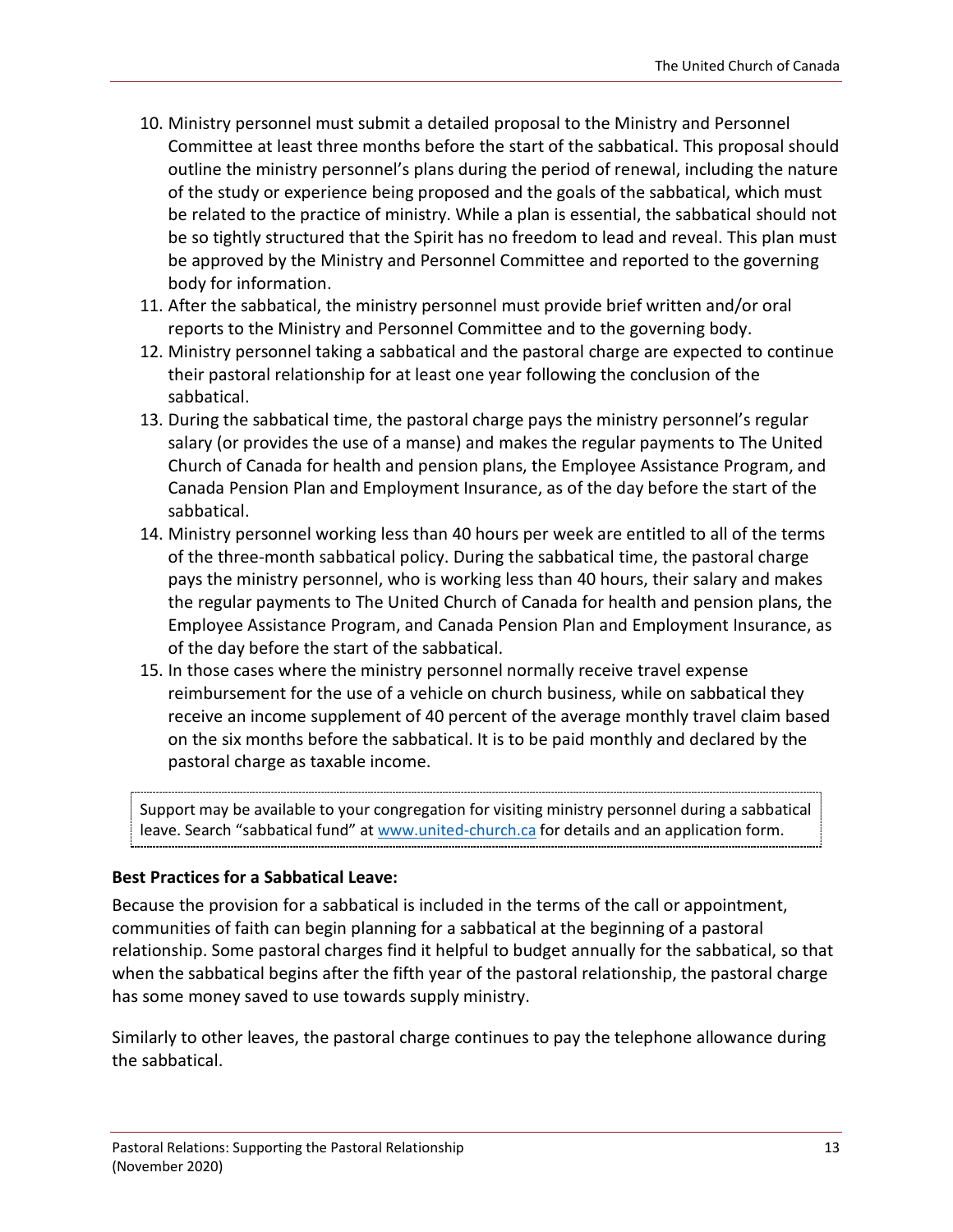The appendix is a sample of a sabbatical information bulletin insert that can be shared to inform the congregation of important information in the lead-up to the sabbatical leave.

It is also helpful, after the sabbatical, for ministry personnel to share their sabbatical report with the Office of Vocation (via their Office of Vocation Minister). This allows the Office of Vocation to be aware of the learning that has occurred and to share other sabbatical ideas with ministry personnel.

#### **Sabbatical Policy for Interim Ministers**

Active interim ministers are entitled to sabbatical with the following terms:

- a) 54 months of service must be acquired over a period of eight years or less;
- b) the sabbatical is a maximum of three months in duration;
- c) the focus of the study is to be approved by the Credentialing Committee of the Office of Vocation before submission to the General Council Office;
- d) the leave is taken at a time when the interim ministry is not appointed to an interim ministry position, so that an interim appointment is not interrupted; and
- e) recipients of sabbatical leave agree to remain available for ministry for a period of one year.

The national Interim Ministry Sabbatical Fund covers salary and benefits for interim ministers taking sabbaticals, with the following terms:

- a) all pastoral charges who received the services of an interim minister are required, as a condition of appointment, to provide a payment of the equivalent of two weeks' salary per year, or pro-rated for service of less than a year, to the national Interim Ministry Sabbatical Fund; and
- b) applications are submitted to the Ministry and Employment Unit four months prior to the start of the proposed sabbatical.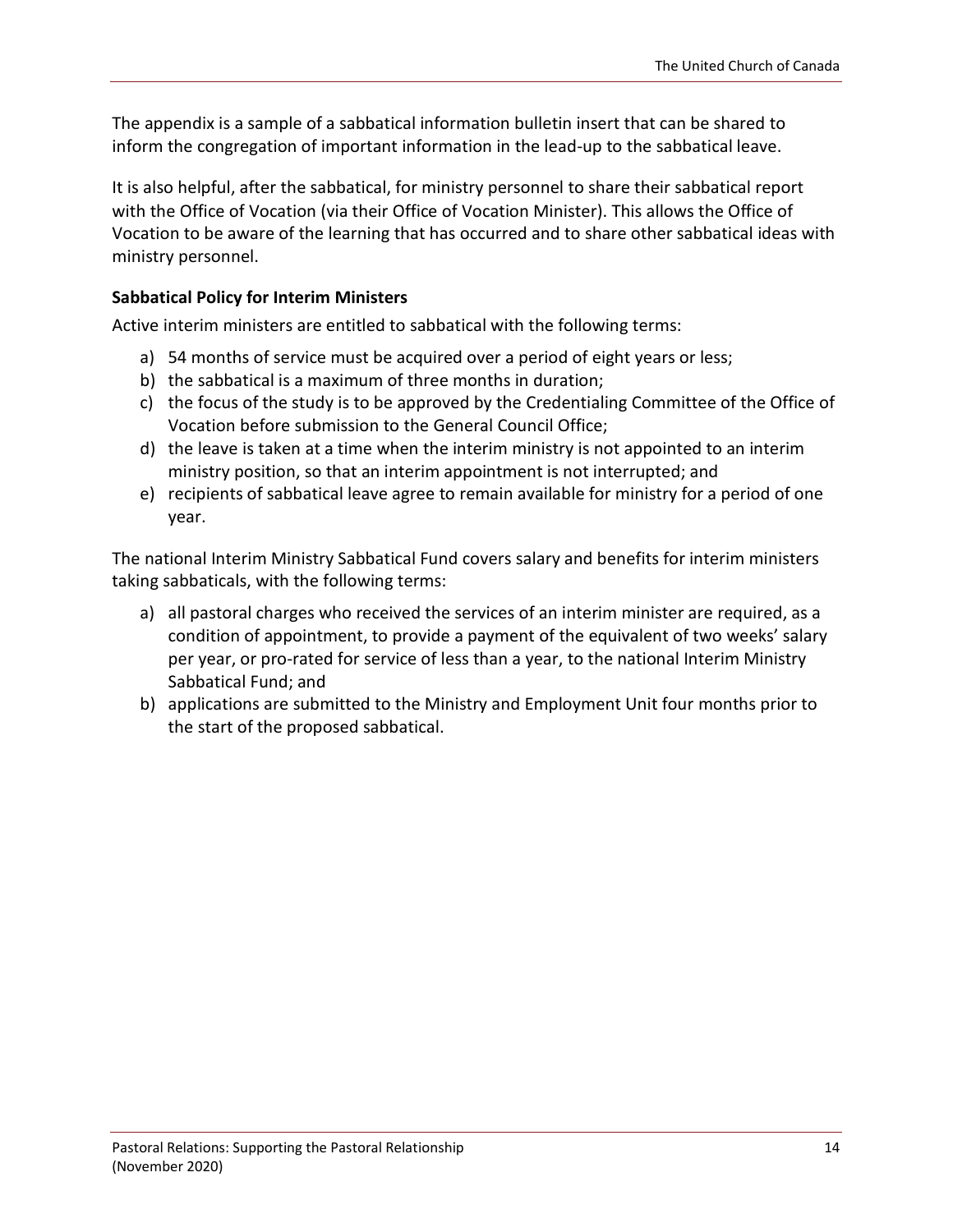#### **Study Leave**

There are no further policies about study leave outside of *The Manual* I.2.3.4. However, there is further information about some of the best practices for study leave, as well as vacation, in *Ministry and Personnel Committees: Policy, Procedures, Practices*, which can be found on the [Handbooks](https://www.united-church.ca/handbooks) page.

### <span id="page-14-0"></span>**Other Best Practices for Supporting the Pastoral Relationship**

#### **Support from the Regional Council**

The regional council has the responsibility to support both communities of faith and ministry personnel. Part of this support involves the ability of either the community of faith or ministry personnel to reach out to the appropriate regional council body for advice about the pastoral relationship. Further details about the confidentiality of this consultation can be found in *The Manual* I.2.5.1.

#### **Disengaging to Support a New Pastoral Relationship**

When a pastoral relationship has ended, it is important to disengage. While it can feel challenging, this is a healthy practice both for ministry personnel to form a new pastoral relationship with a new community of faith and for the community of faith to form a new pastoral relationship with new ministry personnel.

#### *The Manual* (I.2.5.4) states:

If a ministry personnel is asked by a member or adherent (or their families) of a community of faith where they had previously served to preside at a baptism, communion service, wedding, or funeral, the ministry personnel (a) must refer the request to a member of the order of ministry who is currently serving under call or appointment to that community of faith; and (b) may preside only with the approval of the community of faith's governing body.

If ministry personnel are not entering a new pastoral relationship and are planning to attend a community of faith they previously served, it is especially important that they consult with the incumbent minister concerning expectations and the level of involvement both parties would be comfortable with. A covenant agreement between former and current ministers is one strategy that could be used.

It is strongly recommended that former ministers do not attend the community of faith in which they have just served for a specific length of time, at least one year, to allow the new minister to be settled into the life of the church. It is a good idea to establish a covenant agreement and wait for the time period designated, along with an invitation from the incumbent minister, to return. It is also recommended that you review arrangements and understandings periodically as circumstances often change.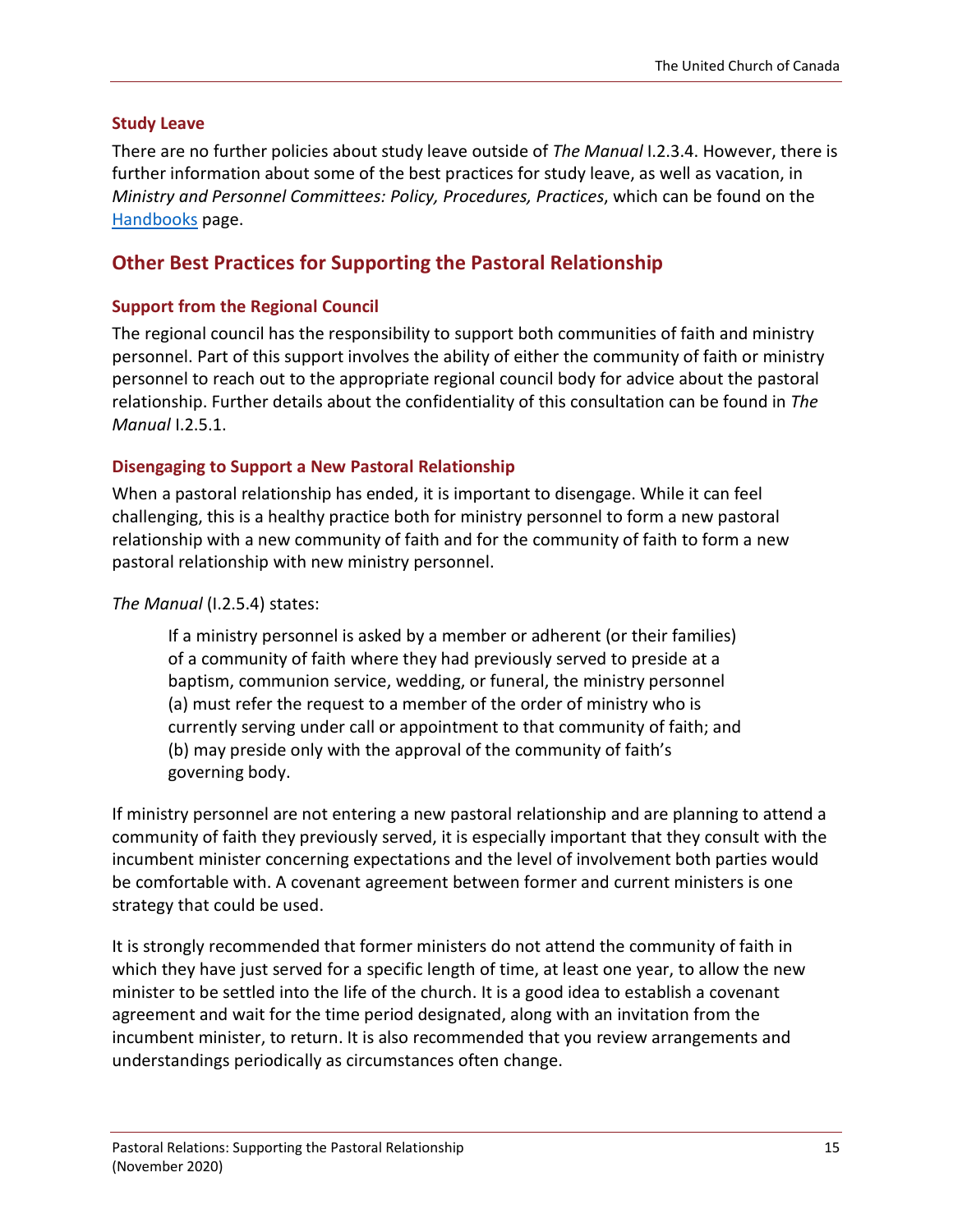In the case of the incumbent minister's invitation for direct involvement (preaching, serving on a committee, etc.) the former minister will need to determine if it is appropriate. It is wise for former ministry personnel to stay out of policy or governance issues. Their presence in the faith community should be agreed upon with their colleague and their presence could strengthen or hurt the health of the community of faith. In situations where a minister has served in an isolated or rural pastoral charge, remains living in the area, and where there are no other United Church communities of faith easily accessible, the minister should contact regional council staff to facilitate a dialogue with the incumbent minister to determine if the former minister may worship there and to establish terms of the relationship.

A new development in the pastoral transition is how to disengage from social media and it is helpful for both ministry personnel and members of the community of faith to be aware of how healthy social media engagement can support or hinder a pastoral relationship. Some helpful best practices are outlined below<sup>1</sup>:

- Prior to a departure, ministry personnel need to transfer administrator duties for church-related social media spaces and accounts, remove their own administrator status, and share password information with someone else in the community of faith, who will change the passwords and take over administrator duties.
- Though difficult, it is recommended as a best practice for the departing ministry personnel to unfriend/unfollow all members and others with whom they've had a pastoral relationship, although there may be situations where using restricted lists are appropriate.<sup>2</sup> In making this change to limit their online interactions with former faith community members, ministry personnel prioritize the needs of the community of faith and incoming ministry personnel over their own desires to maintain relationships (or the desires of members to stay in contact). Ministry personnel must be consistent with all members—either unfriend/unfollow everyone from the community of faith or move everyone to a restricted list—and they should convey this practice to the community of faith as part of your departure plan, so there is no confusion.
- Following the end of your pastoral relationship, ministry personnel must refrain from providing pastoral care through digital communication. Continuing to provide pastoral care through social media interferes with the ministry of their successor and interferes with the beginning of their new pastoral relationship.
- Following a period of one year, ministry personnel may discern whether they will begin to accept friend requests of former congregants and/or choose to change their privacy settings. They should not initiate friend/follow requests with members of a former community of faith.

<span id="page-15-0"></span> <sup>1</sup> These are modified from The United Church of Christ, *[A Sure Foundation: Resources for the Relationship between](https://uccfiles.com/pdf/ASF-SocialMediaGuidelines.pdf)  [Pastors and Congregations—social media guidelines](https://uccfiles.com/pdf/ASF-SocialMediaGuidelines.pdf)*.

<span id="page-15-1"></span><sup>&</sup>lt;sup>2</sup> Adam Cleaveland makes compelling arguments for both options in his Alban Weekly article "Pastoral Transitions [in the Age of Social Media."](https://alban.org/archive/pastoral-transitions-in-the-age-of-social-media/)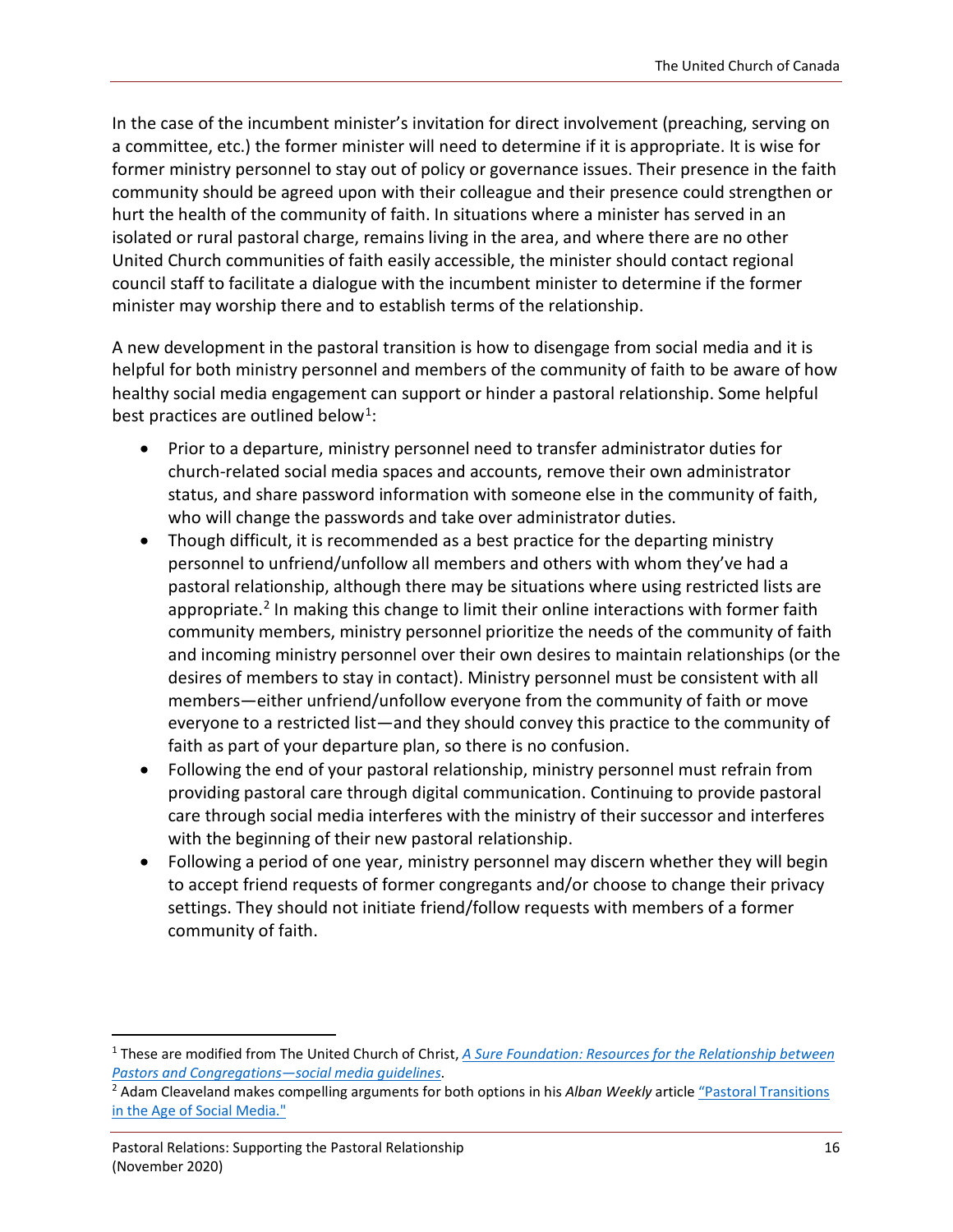# <span id="page-16-0"></span>**Appendix: Information Pamphlet**

#### **SABBATICAL 2019**

 $(From \_ to \_))$ 

#### **What is a sabbatical?**

A sabbatical (from the word *sabbath)* is time away from the regular routines of work for rest, renewal, and rebirth.

#### **When will this happen?**

| Rev.                  |                           | will be away on sabbatical for about 3 months. The sabbatical will begin on |
|-----------------------|---------------------------|-----------------------------------------------------------------------------|
| and they'll return on |                           | 's last Sunday leading worship before the                                   |
|                       | sabbatical begins will be |                                                                             |

#### **Why is the sabbatical happening?**

The United Church of Canada has adopted a policy on sabbatical leaves, which is incorporated into a call or appointment to a pastoral charge. It is applicable to ministry personnel who have completed five or more years of service in the pastoral charge.

#### **Sabbatical Policy**

More information can be found in *Pastoral Relations: Supporting the Pastoral Relationship*.

#### **Purpose**

The biblical roots of Sabbath are foundational to the concept of sabbatical as a time of rest from the work of ministry. Sabbatical time is for learning through reflection, revitalization, and recreation.

#### **Proposal**

The Ministry and Personnel Committee is overseeing the sabbatical and has approved the following goals and plan for the sabbatical:

(*list goals here*)